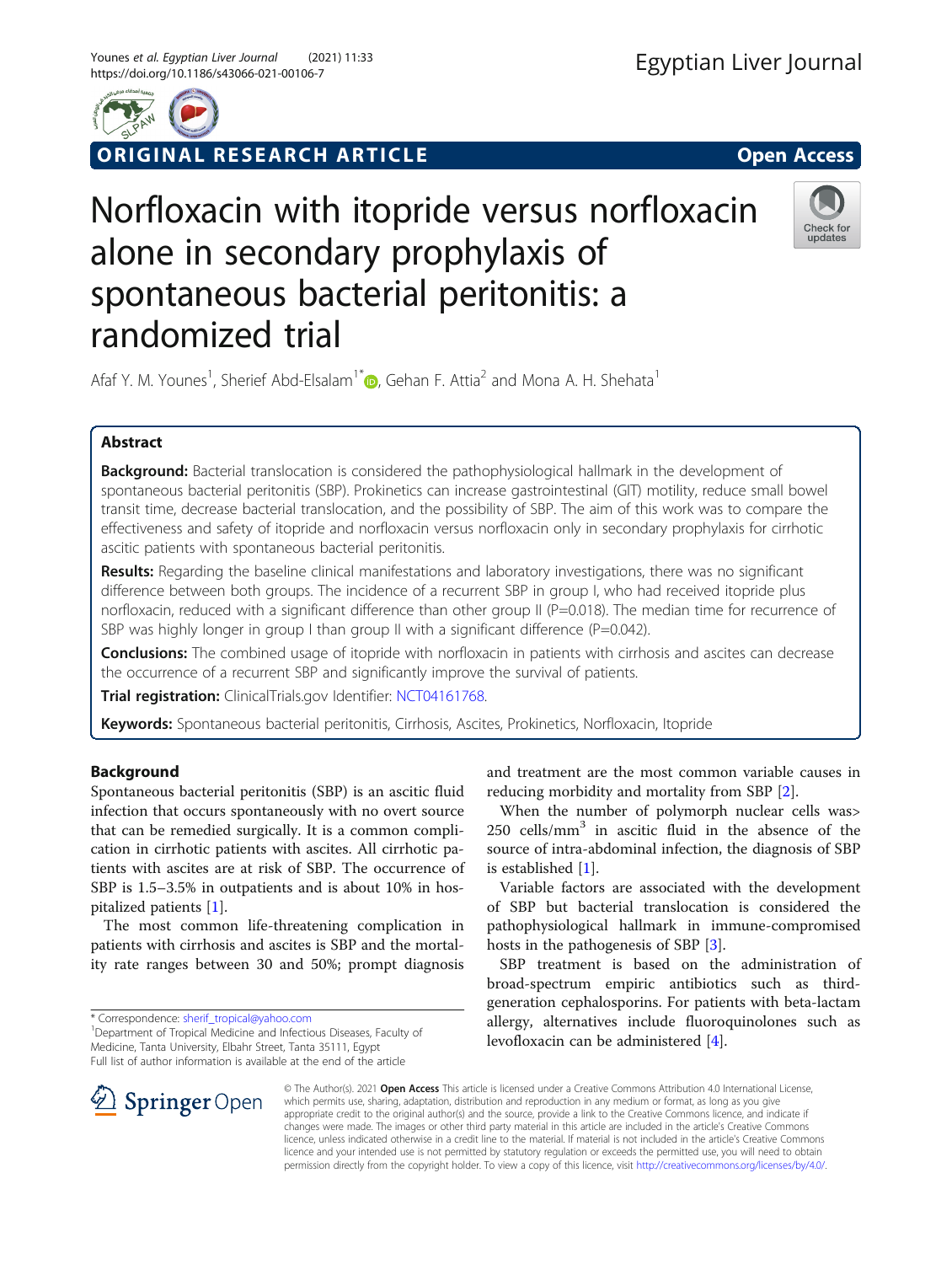Recently, it was found that prokinetics could increase GIT motility, decrease small bowel transit time and decrease small intestinal bacterial overgrowth (SIBO), so could decrease bacterial translocation and the possibility of SBP [\[5](#page-6-0)].

The aim of the work was to compare the effectiveness and the safety of itopride with norfloxacin versus norfloxacin only in secondary prevention of spontaneous bacterial peritonitis in cirrhotic ascitic patients.

# Methods

This randomized study was conducted on 80 cirrhotic patients with ascites and previous episode of SBP attending to the Tropical Medicine Department of Tanta University Hospital in a time of 1 year since December 2018 toward December 2019. The committee of ethics of scientific research of Tanta Faculty of Medicine approved the studied protocol and written consents were obtained from the studied groups for participation. The study was registered on [clinicaltrials.gov](http://clinicaltrials.gov) with a registration number NCT04161768. For comparing the 2 groups, we adopted simple randomization through computergenerated random numbers with equal allocation ratio by referring to a table of random numbers.

Patients with cirrhosis and ascites and with previous events of SBP who were diagnosed by pelvi-abdominal ultrasound, liver function tests, and ascitic fluid aspiration, and analysis were included in the study and all patients included in our study did not receive prokinetices before. However, patients with ascites due to causes other than cirrhosis, patients with hepatocellular carcinoma or any other neoplastic disorder, pregnant and lactating women, patients with recent antibiotic therapy in the 2 weeks before or patients with allergy or other contraindications of the used drugs were excluded from the study.

Patients in our study were randomized into 2 groups: group 1, cases who received itopride 150 mg daily plus norfloxacin 400 mg daily; group 2, patients who received norfloxacin 400 mg daily alone. The two studied groups were followed up for 6 months, every 2 months for ascitic fluid analysis and when the clinical examination can be suggested SBP sings such as fever, tenderness, abdominal pain, or vomiting are present. The compliance was detected by asking the patients through their telephone numbers and by recovery of empty drug envelopes. Flow chart of the study is demonstrated in Fig. [1.](#page-2-0)

All patients were subjected for full history taking with attention on history of a previous attack of SBP, symptoms related to spontaneous bacterial peritonitis, history of treatment received through the 2 weeks before ascitic sample aspiration or history of the hepatic encephalopathy. Complete physical examination with attention on manifestations of advanced chronic liver disease. Laboratory investigations was performed for all the patients enrolled in the study including complete blood count (CBC), liver biochemical investigations, coagulation profile, kidney function assessments, serum Creactive protein (CRP), ascitic fluid chemical, physical and cytological analysis and culture, and the serumascites albumin gradient (SAAG). Pelvi-abdominal ultrasound was done for all patients to asses liver conditions and aspiration of ascitic fluid sample can be performed.

The primary end point was the percentage of patients who developed a recurrent attack of SBP at the end of six months follow up. The secondary end points were the mortality rate in both groups.

## Statistical analysis

The collected data statistically analyzed by usage of the statistical package for social studies (SPSS) program. These numerical variables included (mean±SD) were calculated. The analysis of variance (ANOVA) was used to parallel of mean values between both groups. When ANOVA (F) value was significant, post hoc test (LSD) test could be used to assess the difference between both groups. The comparison of both groups was done by usage (chi-square-test  $(\chi_2)$  to assess qualitative data; Student  $t$  test to carry out the significance of the difference in two means of parametric data; and Mann-Whitney U test to assess the significance of the difference in both variables of (numerical) non parametric data). The results were represented in tables and graphs. The level of significance was taken at p value of <0.05. P value is either non-significant (NS) if  $> 0.05$ , significant (S) if  $<$ 0.05, or highly significant (HS) if < 0.001 was calculated.

# Results

Our study enrolled 80 patients, 46 men in addition to 34 women and their mean age was  $57.50 \pm 6.48$  years for group I and  $59.40 \pm 6.16$  $59.40 \pm 6.16$  $59.40 \pm 6.16$  years for group II (Table 1). As regard to the clinical manifestations which were present in both studied groups, there was no significant difference between both two groups. Regarding the laboratory investigations, there were no significant variances between both studied groups (Table [1\)](#page-3-0).

The ascitic fluid culture of the two studied groups did not show significant difference between both groups. The most frequent organism in both groups was *E. coli* (Table [2\)](#page-3-0).

Table [3](#page-4-0) shows the incidence of recurrence of SBP and the cause of death in both groups. There was a significant increase in the occurrence of recurrent SBP in group II with P value (P=0.018\*). Also, the number of deaths showed a significant increase in group  $II$  P= 0.043\*and SBP was significantly considered the main factor of death. Table [4](#page-4-0) shows the median time for recurrence of SBP in the studied groups which was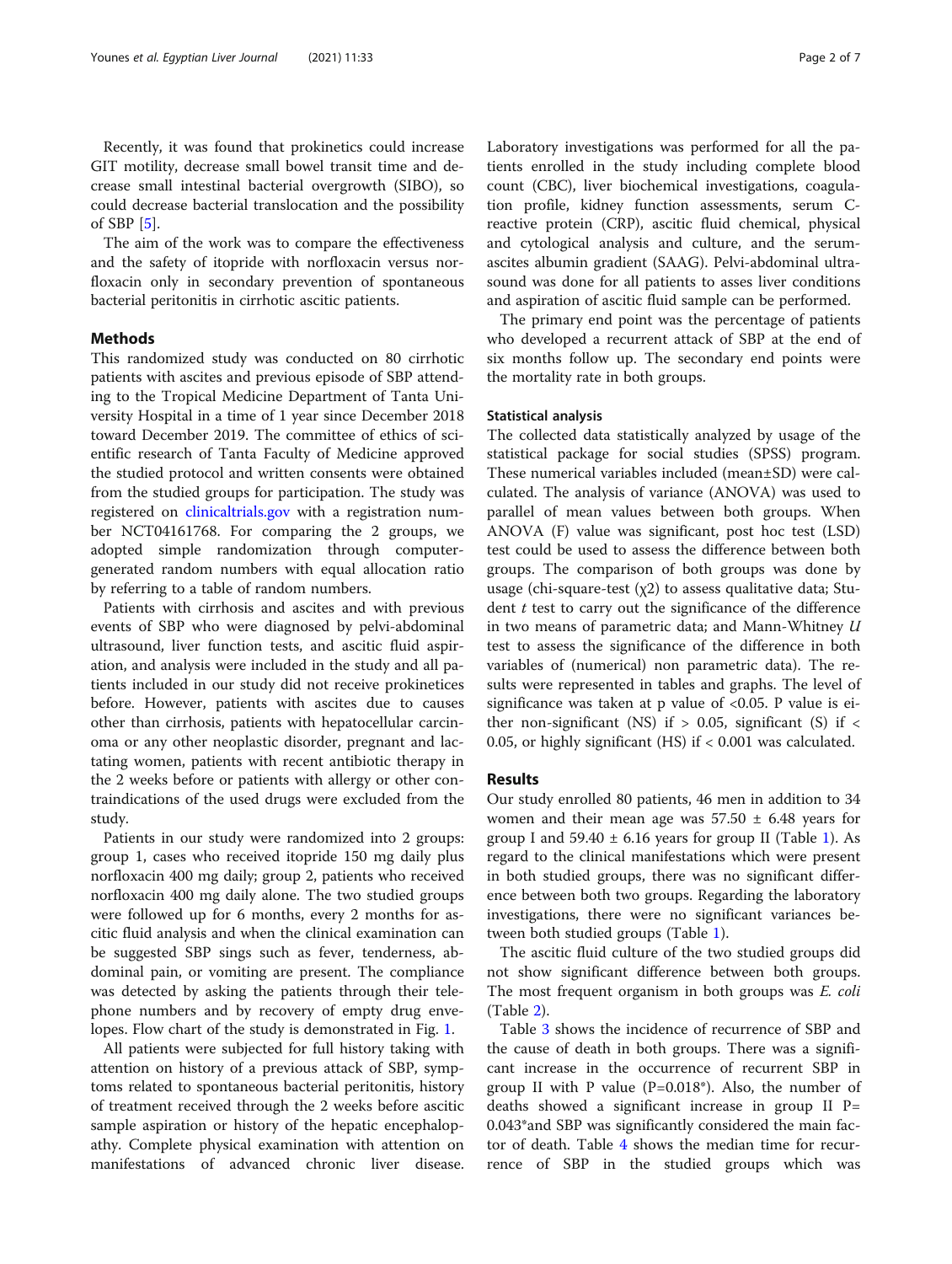significantly longer in group I  $P=0.042^*$  $P=0.042^*$  $P=0.042^*$ . Figure 2 shows Kaplan–Meier survival curve which was used to assess the survival among the studied groups. Regarding the side effects of drugs, no side effects were reported by the included patients in both groups.

# Discussion

The most common potential life-threatening complications in patients with cirrhosis and ascites is SBP where the mortality rate is alternating between 30 and 50%; hence, the prompt diagnosis and treatment are the most common variable causes in reducing morbidity and mortality of SBP. Bacterial translocation is considered the pathophysiological hallmark in developing spontaneous bacterial peritonitis (SBP). Prokinetics can increase GIT

motility, decrease small bowel transit time, decrease bacterial translocation and the possibility of SBP.

Our study was conducted for evaluating the effectiveness and safety of itopride, as a prokinetic drug, in cirrhotic patients with spontaneous bacterial peritonitis to detect its role in secondary prophylaxis of SBP.

The major strength of this study is that it shed a light about the role of prokinetics in prevention of SBP in cirrhotic ascitic cases through its effect on decreasing the probability of a bacterial overgrowth via increasing the intestinal motility.

In our study, we enrolled 80 cirrhotic ascitic cases with a previous event of SBP who were classified into two groups, each of 40 cases. SBP was common in males in the two studied groups (21 and 25 patients respectively). The mean age was  $57.50 \pm 6.48$  years in group I and

<span id="page-2-0"></span>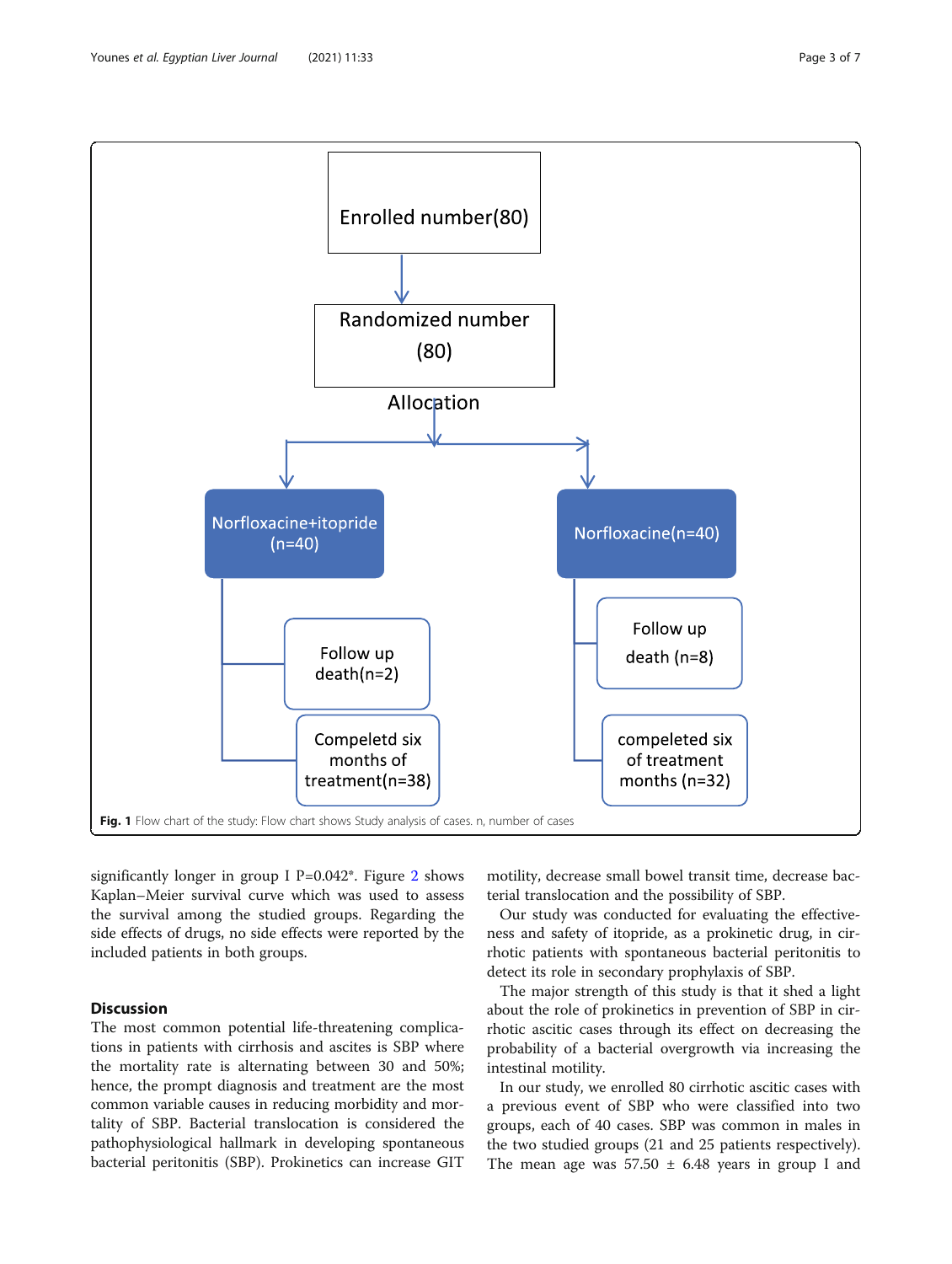|                                               | Group I (itopride + norfloxacin) (number=<br>40)<br>No. (%) | Group II (norfloxacin) (number=<br>40)<br>sig<br>No. (%) |              | P<br>Test of<br>value |
|-----------------------------------------------|-------------------------------------------------------------|----------------------------------------------------------|--------------|-----------------------|
| Age (years) (mean± SD)                        | $57.50 \pm 6.48$                                            | $59.40 \pm 6.16$                                         | $t = 1.34$   | 0.183                 |
| Gender                                        |                                                             |                                                          |              |                       |
| Male                                          | 21(52.5)                                                    | 25(62.5)                                                 | $x^2$ = 0.81 | 0.366                 |
| Female                                        | 19 (47.5)                                                   | 15(37.5)                                                 |              |                       |
| Abdominal pain                                | 39 (97.5)                                                   | 37 (92.5)                                                | $FE = 1.05$  | 0.615                 |
| Fever                                         | 31 (77.5)                                                   | 34 (85.0)                                                | $x^2$ = 0.73 | 0.390                 |
| Hepatic encephalopathy                        | 8(20.0)                                                     | 9(22.5)                                                  | $x^2$ = 0.07 | 0.785                 |
| Hemoglobin (g/dl)                             | $10.33 \pm 1.34$                                            | $9.83 \pm 1.10$                                          | $t = 1.82$   | 0.072                 |
| Platelets (cellx 103/mm <sup>3</sup> )        | $122.67 \pm 73.03$                                          | $146.62 \pm 77.41$                                       | $U = 1.54$   | 0.122                 |
| Total leucocytic count (cellx 103/<br>$mm3$ ) | $5.85 \pm 3.42$                                             | $6.51 \pm 4.58$                                          | $U = 0.476$  | 0.634                 |
| S. creatinine (mg/dl)                         | $1.08 \pm 0.58$                                             | $1.16 \pm 0.40$                                          | $U = 1.61$   | 0.106                 |
| S urea (mg/dl)                                | $56.47 \pm 41.81$                                           | $52.19 \pm 29.86$                                        | $U = 0.09$   | 0.923                 |
| AST (u/l)                                     | $52.67 \pm 36.43$                                           | $50.70 \pm 33.67$                                        | $U = 0.24$   | 0.810                 |
| ALT (u/l)                                     | $41.82 \pm 27.27$                                           | $36.62 \pm 17.36$                                        | $U = 0.28$   | 0.776                 |
| S. albumin (g/dl)                             | $2.51 \pm 0.50$                                             | $2.61 \pm 0.41$                                          | $t = 0.97$   | 0.335                 |
| S. Bilirubin (mg/dl)                          | $2.80 \pm 2.68$                                             | $3.82 \pm 3.69$                                          | $U = 0.90$   | 0.368                 |
| <b>INR</b>                                    | $1.56 \pm 0.42$                                             | $1.65 \pm 0.45$                                          | $t = 0.86$   | 0.389                 |
| $CRP$ (mg/l)                                  | $38.86 \pm 37.59$                                           | 31.00 ±24.56                                             | $U = 0.45$   | 0.649                 |

<span id="page-3-0"></span>Table 1 Baseline demographic data, clinical manifestations, and the laboratory investigations of both groups

59.40  $\pm$  6.16 years in group II without any a significant difference in both studied groups in age and sex distribution. The two groups were mostly cross-matched.

In this study, the most common symptoms of SBP which presented in both groups were abdominal pain in 39 patients (97.5%) in group I but in 37 cases (92.5%) in group II and fever presented in 31 patients (77.5%) through group I but 34 cases (85%) in group II then vomiting and hepatic encephalopathy (22.5% and 20% respectively) of group I and 40% and 22.5% respectively

of group II without a significant differences in both studied groups as regards the clinical manifestations plus laboratory characteristics of our studied patients. This shows that the patients of both studied groups are cross matched.

In the current work, the degree of ascites in SBP patients was either moderate up or marked. Moderate ascites presented in 32 cases 80% (group I) while (group II) the moderate ascites was detected in 17 cases (42%), while marked ascites was reported in 20% and 57.5% of

|  |  |  |  | Table 2 The patients' ascitic fluid culture analysis |  |
|--|--|--|--|------------------------------------------------------|--|
|--|--|--|--|------------------------------------------------------|--|

|                   | Group I<br>Number of cases<br>No. (%) | Group II<br>Number of cases<br>No. (%) | Test of sig  | P value |
|-------------------|---------------------------------------|----------------------------------------|--------------|---------|
| Culture result    |                                       |                                        | $x^2$ = 0.07 | 0.765   |
| Positive          | 32 (80.0)                             | 31(77.5)                               |              |         |
| Negative          | 8(20.0)                               | 9(22.5)                                |              |         |
| Organisms         |                                       |                                        |              |         |
| E. coli -G-ve     | 16(50.0)                              | 14 (45.2)                              | $FE = 0.27$  | 0.965   |
| Klebesiella- G-ve | 8(25.0)                               | 9(29.03)                               |              |         |
| Proteous- G-ve    | 4(12.5)                               | 4(12.9)                                |              |         |
| Staph- G+ve       | 4(12.5)                               | 3(9.6)                                 |              |         |

χ<sup>2</sup> chi squared test, FE Fisher's exact test<br>\*Significant

\*Significant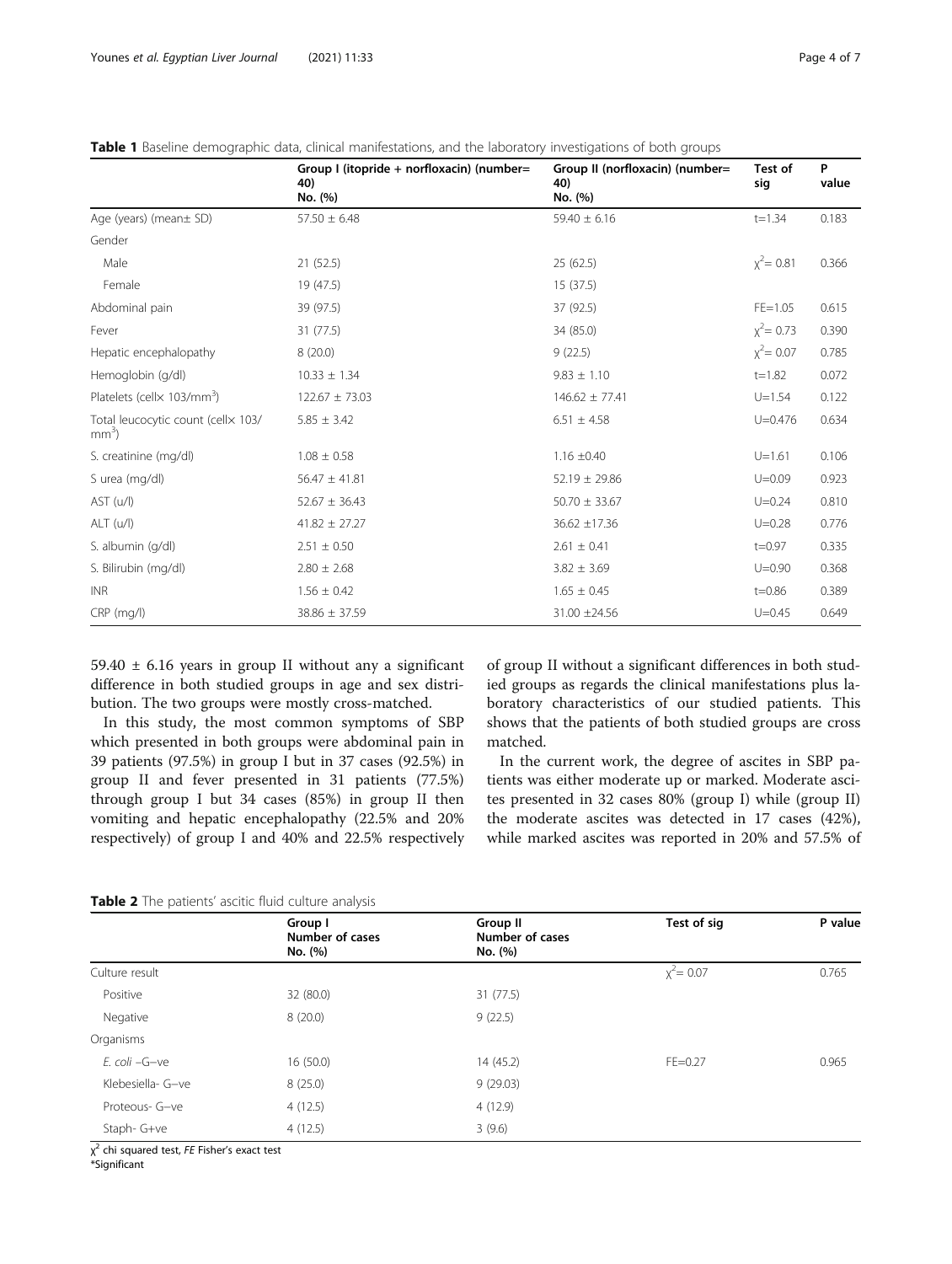<span id="page-4-0"></span>

| <b>Table 3</b> Incidence of SBP recurrence and causes of death in |  |
|-------------------------------------------------------------------|--|
| both groups                                                       |  |

| Time                | Group I<br>number<br>No. (%) | Group II<br>number<br>No. (%) | $x^2$ | P value  |
|---------------------|------------------------------|-------------------------------|-------|----------|
| 2nd month (n=80)    |                              |                               |       |          |
| SBP free            | 35 (87.5)                    | 26(65.0)                      | 5.59  | $0.018*$ |
| SBP                 | 5(12.5)                      | 14 (35.0)                     |       |          |
| 4th month $(n=72)$  |                              |                               |       |          |
| SBP free            | 34 (89.5)                    | 25(73.5)                      | 3.08  | 0.079    |
| SBP                 | 4(10.5)                      | 9(26.5)                       |       |          |
| 6th months $(n=70)$ |                              |                               |       |          |
| SBP free            | 34 (87.5)                    | 23 (71.8)                     | 2.49  | 0.094    |
| SBP                 | 4(12.5)                      | 9(28.1)                       |       |          |
| Fate (end study)    |                              |                               |       |          |
| Alive               | 38 (95.0)                    | 32 (80.0)                     |       | $0.043*$ |
| Dead                | 2(5.0)                       | 8(20.0)                       | 4.11  |          |
| Causes of death     |                              |                               |       |          |
| <b>HRS</b>          | 2(5.0)                       | 5(12.5)                       | 2.94  | 0.230    |
| SBP                 | 0(0.0)                       | 6(15.0)                       |       |          |
| <b>HE</b>           | 0(0.0)                       | 3(7.5)                        |       |          |

\*Significant

group I and II respectively with no statistically significant difference in group I and group II. These results corroborate the ideas of [\[6](#page-6-0)] who stated that ascitic fluid infection mostly developed when the ascitic fluid volume was at its maximum.

In the current study, patient groups showed low serum albumin level but high serum bilirubin, INR, AST, and ALT levels which mean the most reported cases of that disease (SBP) were Child-Pugh class C in both groups without a statistically significant variance in the studied groups [[7\]](#page-6-0).

Diagnostic paracentesis is the main stay in SBP diagnosis and can differ in SBP from secondary peritonitis [[8\]](#page-6-0). It was performed to all cases in groups I and II included in this study. There was no statistically significant variance in the two patient groups according to the ascitic fluid analysis.

Table 4 Median time of recurrence of spontaneous bacterial peritonitis between both studied groups

| Mean time (month) |        |       | Log- | Р            |
|-------------------|--------|-------|------|--------------|
| <b>Estimate</b>   | 95% CI |       |      | value        |
|                   | Lower  | Upper |      |              |
| 5.76              | 5.41   | 6.12  | 4.14 | $0.042*$     |
| 5.42              | 4.90   | 5.94  |      |              |
| 5.57              | 5.26   | 5.87  |      |              |
|                   |        |       |      | rank<br>test |

\*Significant

The mean value of serum-ascites albumin gradient (SAAG) in our current study was  $> 1.1$  g/dl in both patient groups which confirmed that the etiology of ascites was portal hypertension in our SBP patients. Agarwal et al. [[9\]](#page-6-0) stated that SAAG levels of  $> 1.1$  g/dl confirms that ascites is because of portal hypertension regardless the infection.

As regards to the ascitic fluid culture, the most reported cases of SBP, in both groups, were positive for gram-negative cocci without a statistical significant difference between both groups. These results did not match with Mostafa et al. [\[10\]](#page-6-0) who found that the majority of their cases of SBP because of gram-positive cocci. In our study, we found that the most common and virulent organisms isolated from the cases were Escherichia coli species and Klebesiella but the less common was Staph-Gram-positive cocci, this matched with Novella et al. [[11](#page-6-0)] who observed that of E. coli was isolated in 90% of their SBP patients.

In our study, on follow-up of the studied SBP patients, we observed, at the second month, a total of 14 episodes (35%) of recurrent SBP infections in group II (norfloxacin only) versus 5 episodes (12.5%) in group I (norfloxacin plus itopride) with an apparent statistically significant difference. The same variance was also detected in both studied groups in that fourth and sixth month follow-up; however, this difference was not significant. So the usage of both norfloxacin plus itopride (group I ) showed a better SBP incidence free through the study follow-up period being 87.5%, 89.5, and 87.5% on the follow-up periods at second, fourth, and sixth month respectively, as compared to that, on usage of norfloxacin only as a SBP secondary prophylactic measure in group II. This accompanied with death of 20% of group II cases compared to death of only 5% of group I cases through the fourth and sixth months follow-up.

According to the present results, regarding the percentage of patients in group I (under treatment with norfloxacin plus itopride) who developed recurrent SBP which represented 12.5%, 10.5%, and 12.5% of cases through the follow-up period at the second, fourth, and sixth months respectively. As a probable explanation for the developing of SBP by the translocation of the bacteria from the intra (intestine) to extra (ascitic fluid) could not be the only route of infection, and the presence of ascitic bacterial DNA can support that condition [[12](#page-6-0)].

In the present study, we reported a 65%, 73.5%, and 71.9% of SBP incidence free through the second, fourth, and sixth months follow-up period respectively in group II who received norfloxacin only. This result matched with Ghafar et al. [[13\]](#page-6-0) study that evaluated norfloxacin use in prophylaxis of SBP that established 40% decreasing in the frequency of SBP, among their patients. Also,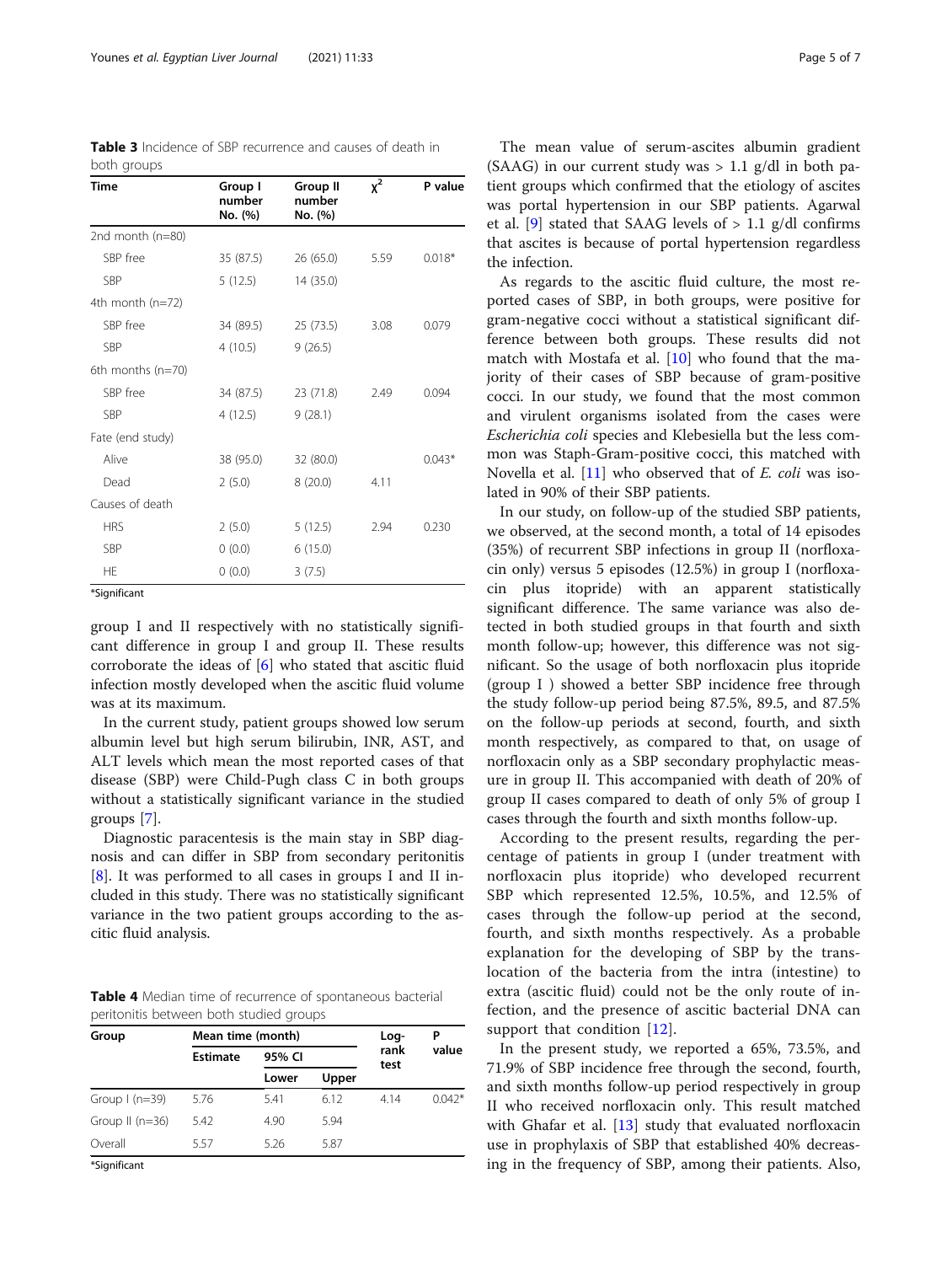<span id="page-5-0"></span>

Hanouneh et al. [\[14](#page-6-0)] found 72% prevention rates of SBP in their study.

On the other hand, Fernandez et al.'s [\[15](#page-6-0)] work showed that 93% reducing in the SBP incidence cases, who received norfloxacin. This difference might be due to the type of patients included in our study or the prophylaxis of SBP with norfloxacin only becomes less active as before, because of increasing the incidence of quinolones bacterial resistance in cirrhotic patients flora in the stool due to over use of these drugs  $[16]$  $[16]$ .

In the current study, the median time for recurrent SBP development was a highly significant prolonged in group I when we compared it by the group II. This was associated with a statistically significant improvement in patient survival rate. The recurrent SBP development rate was significantly decreased in group I (5%) when we compared that by the other group (II) (20%) and that difference in the incidence of SBP recurrence occurred in only in the first 2 months of follow-up due to the number of patient's death increased through the last 4 months that was mainly due to recurrent SBP (15%), HRS (12.5%), and hepatic encephalopathy (7.5%) in group II. While only HRS was reported as the only cause of death in 5% of group I. These results highlight the advantage of using the prokinetics agents (itopride) in combination with norfloxacin in SBP secondary prophylaxis.

The most common causes of mortality allover our study were hepatic encephalopathy, sepsis, and hepatorenal syndrome. And the results showed the beneficial effect of prokinetices (itopride) on group I cases that death in this group was 5% only compared to 20% death rate in group II.

On the same hand, PC Revaiah et al. [\[17](#page-6-0)] reported that combined use of prokinetics drugs could considerably reduce the possibility of small intestinal bacterial over growth because of increasing the intestinal motility, which lead to reduce bacterial translocation, the path of bacteria from the intra (intestine) to extra-intestinal such as ascitic fluid and this condition can be useful in SBP prophylaxis and treatment approach.

On other hand, Frazee et al. [\[18](#page-6-0)] found that long-term antimicrobial prophylaxis may be useful and has a benefit in cirrhotic patients. However, the magnitude of the benefits was less and the frequency of overall infections and mortality did not change [\[19\]](#page-6-0).

In the current study, we did not report any side effects from usage of itopride which supported by Huang X (2012), [[20\]](#page-6-0) who found that itopride was the least prokinetics agent side effects through the incidence rate of its side effects. Also, itopride had an excitatory influence on the small and large intestine better than cisapride or mosapride [[21\]](#page-6-0).

The main limitation of this study is being a single center study with a problem of generalizing the findings. Therefore, larger multicenter studies are crucially